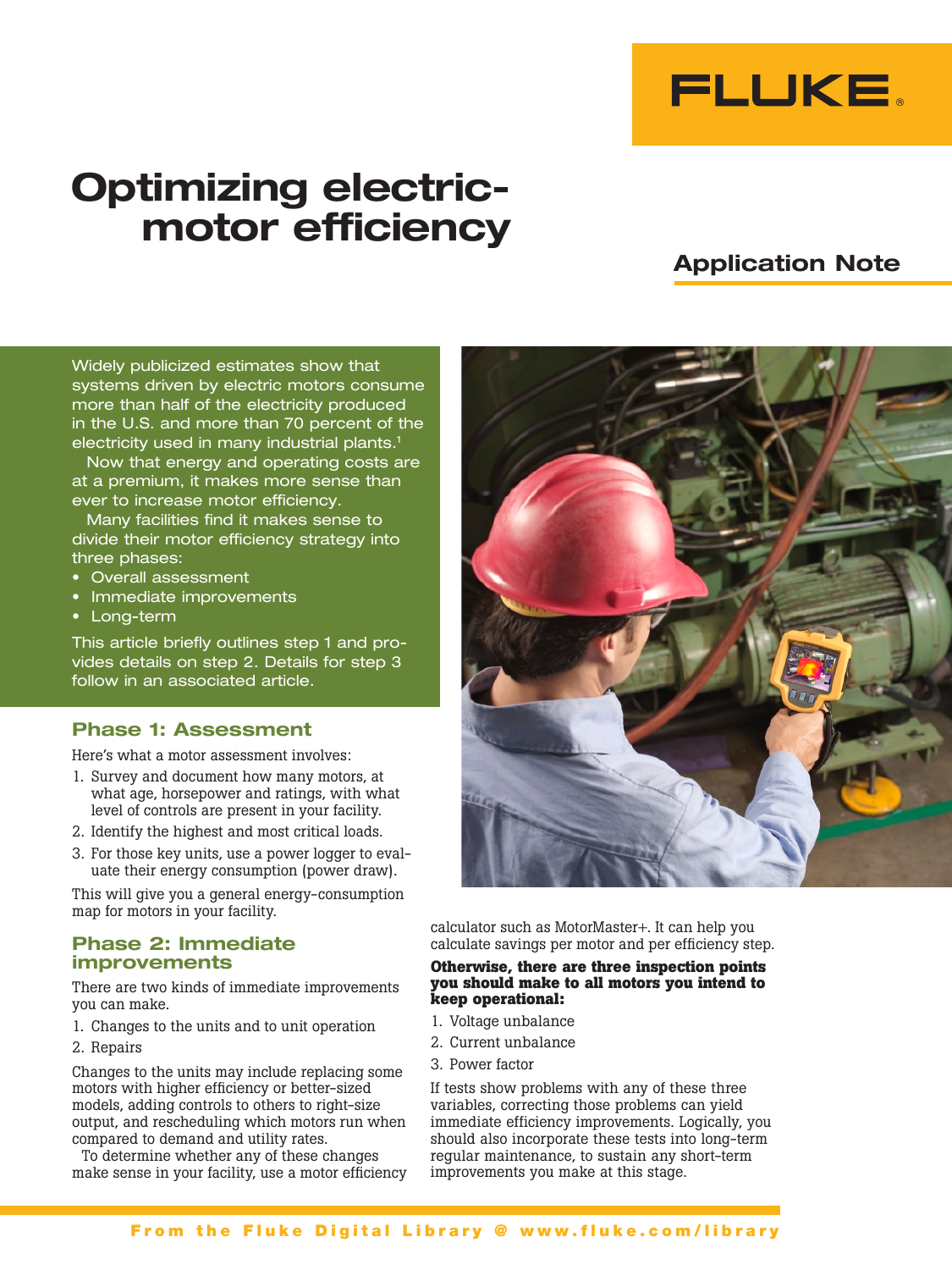

# **Voltage unbalance**

Voltage unbalance is a measure of voltage differences among the phases of a three-phase system. For optimum motor performance, the phase voltages should be equal or very close to equal. Besides causing poor motor performance, voltage unbalance shortens a motor's life.

Voltage unbalance is 100 times the maximum voltage variation from average divided by the average voltage of the three phases. This calculation produces the unbalance as a percentage. The U.S. Department of Energy (DOE) presents the following example:2 If measured line voltages are 462 V, 463 V and 455 V, the average is 460 V. So, the voltage unbalance is:

# $[(460 - 455) \times 100] \div 460 = 1.1 \%$

Overall, voltage unbalance should be less than one percent and never more than five percent. Standard EN50160 requires less than two percent voltage unbalance at the point of common coupling. National Electrical Manufacturers Association (NEMA) specifications call for less than five percent for motor loads, but recommend that voltage unbalances at motor terminals not exceed one percent and that the motors be de-rated for higher percentages.<sup>3</sup>

**Measuring for voltage unbalance** should be performed regularly at motor terminals using a power quality analyzer to verify that voltage unbalance is below five percent. In addition, regular thermal inspections might reveal high-resistance connections in the switchgear, disconnects or motor connection boxes, which can cause voltage unbalance. Other possible sources of voltage unbalance include faulty power-factor correction devices, unbalanced or inconsistent supply voltages, unbalanced transformer banks, unevenly distributed single-phase loads, single-phase to ground faults or an open circuit on a distribution system primary.

**Corrections** should be done by an experienced electrician or power specialist. Begin by checking supply voltages from the adjustable speed drive (if one is used in the system). Also, check utility inputs to the plant and transformer outputs to the system. If balanced phases are found at these "sources," then the best approach is to begin at the motor and systematically work back to the initial source, the utility's electric supply.

## **Potential savings and ROI**

The best way to calculate overall savings is to use a software tool such as MotorMaster+. Here's how the basic calculation works, if you know the following (sample values appear in parentheses):

- Loading on the motor (100 %)
- Horsepower (100 hp)
- Run time (8,000 hr/yr)
- Efficiency at nominal unbalance for the loading  $(94.4 \frac{9}{0})^4$
- Efficiency at actual unbalance and loading (93 %)
- One horsepower converts to 0.746 kilowatts

Using the sample values provided, the annual energy savings (AEs) following corrective action would be:

# **AEs = 100 hp x 0.746 kW/hp x 8,000 hr/yr x (100 ÷ 93 – 100 ÷ 94.4) = 9,517 kWh**

If electricity costs \$0.05 per kWh, the annual saving in dollars (AS\$) will be:

# **AS\$ = 9,517 kWh x \$0.50/kWh = \$476/yr**

In industrial settings, many motors may be powered from the same unbalanced power supply. Therefore, potential savings will be much more than for a single motor, with the actual savings dependent on loading, run times, horsepowers, etc.

Finally, remember that motors run hotter when their power supplies are unbalanced; roughly twice the square of the voltage unbalance:  $2 \times \%$ voltage unbalance<sup>2</sup>. For example, at two percent voltage unbalance, a motor will experience an 8 °C temperature rise. Every operatingtemperature increase of 10 °C halves the life of motor-winding insulation.

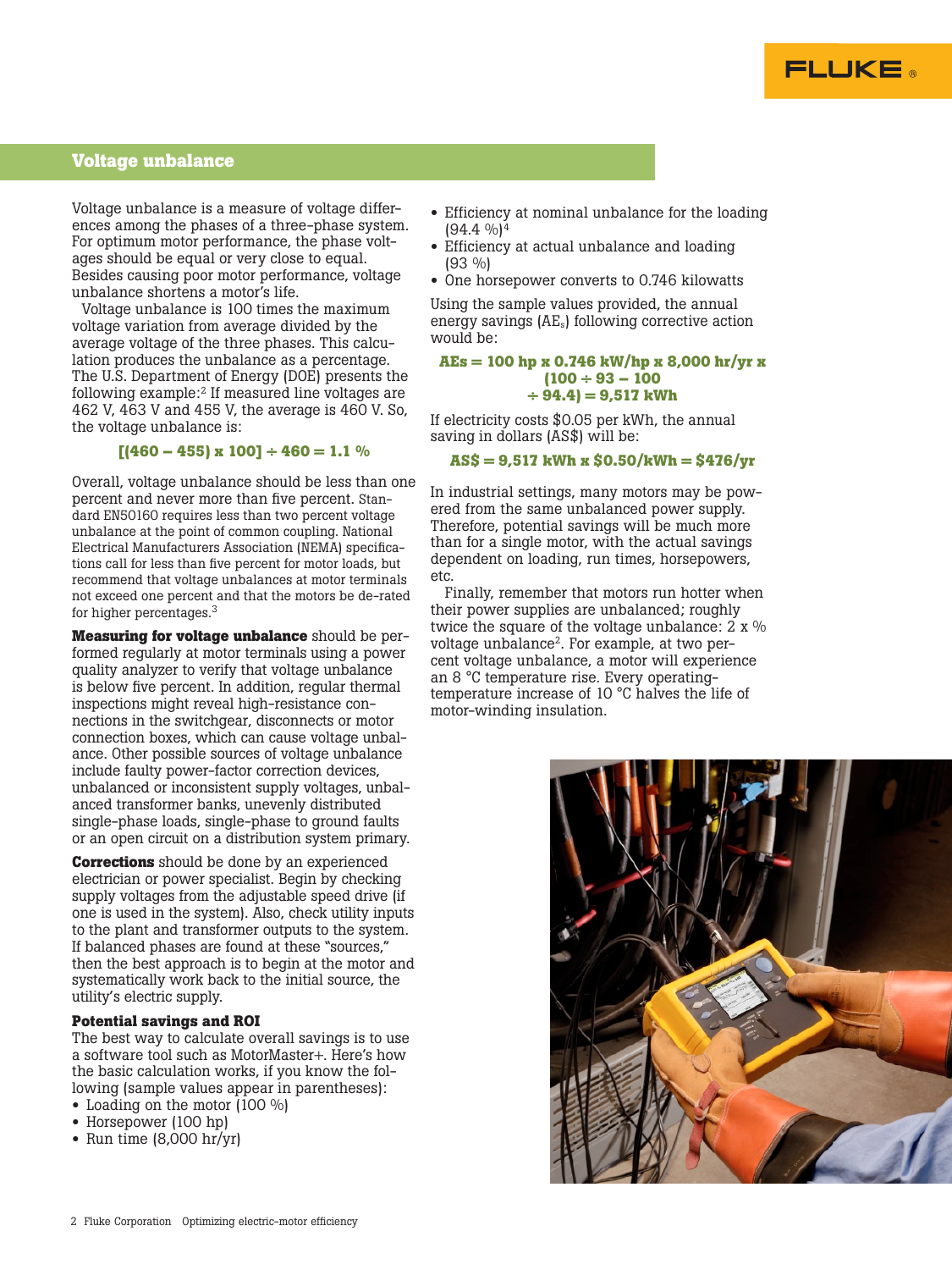

# **Current unbalance**

Current unbalance is a measure of difference in current drawn by a motor on each leg of a three-phase system. Correcting current unbalance helps prevent overheating and the deterioration of motor-winding insulation. The draw on each leg should be equal or close to equal. One cause of current unbalance is voltage unbalance, which can cause current unbalance far out of proportion to the to the voltage unbalance itself. When current unbalance occurs in the absence of voltage unbalance, look for another cause of the current unbalance, e.g., faulty insulation or a phase shorted to ground.

Current unbalance is calculated the same way as voltage unbalance. It is 100 times the maximum current variation from average divided by the average current of the three phases. So, if the measured current is 30 amps, 35 amps and 30 amps, the average is 31.7 amps, and the current unbalance is

#### **[(35 – 31.7) x 100] ÷ 31.7 = 10.4 %**

Current unbalance for three-phase motors should not exceed 10 percent.

**Measuring current unbalance** should involve an experienced electrician or power specialist. As with voltage unbalance, it should be performed regularly at motor terminals using a power quality analyzer. The two measurements for unbalance voltage and current—can be made and saved simultaneously with the same power quality analyzer.

**Correcting current unbalance** might include any or all of the following strategies:

- If the unbalance is the result of the supplied power, a power-factor correction device can solve the problem.
- If the problem is the motor itself, due, for example, to faulty insulation or a phase shorted to ground, carefully weigh your options. The decision to repair (rewind) a motor verses replacing it with a new one is difficult. According to the  $DOE<sup>4</sup>$ 
	- Rewinding almost always reduces a motor's efficiency and reliability. Consider such variables as rewind cost, expected rewind losses, new motor purchase price (for both standard and energy-efficient models), motor size and original efficiency, load factor, annual operating hours, electricity price, availability of a utility rebate and simple payback criteria.
- In most cases, buy a new motor,
	- a) the faulty motor is less than 40 horsepower and more than 15 years old, especially if it has been previously rewound,
	- b) the motor is a non-specialty motor of less than 15 horsepower, or
	- c) the rewind cost is more than 50 percent of the cost of a new motor.

In the latter case, increased efficiency and reliability should provide a fast ROI.

# **Potential savings and ROI**

ROI takes two forms energy savings and longterm production savings (preventing motor failure and downtime). Possible utility rebates also come into play.

Energy savings can be difficult to determine, especially when rewinding is the chosen solution. Final rewind losses are unknown until after rewinding.

If you decide to buy a new motor, use Motor-Master+ software to calculate the annual energy savings (AS\$) you can expect from the replacement. You need the following information:6

- Motor rated horsepower (hp)
- Load factor  $(L =$  percentage of full load  $\div$  100)
- Annual operating hours (hr),
- Average energy costs  $(C = \frac{4}{\pi})kWh$
- Existing motor efficiency (Estd, as a percentage)
- Efficiency rating of the new motor (Eee, as a percentage)
- The conversion factor from hp to kW (0.746)

Given this information,

#### **AS\$ = hp x L x 0.746 x hr x C x [(100 ÷ Estd) – (100 ÷ Eee)]**

In general, premium efficiency motors are about one percent more efficient than standard efficiency motors, and the energy savings will typically result in a payback period of less than 18 months. Compared to an existing rewound unit, a new premium efficiency motor will be considerably more than one percent more efficient.